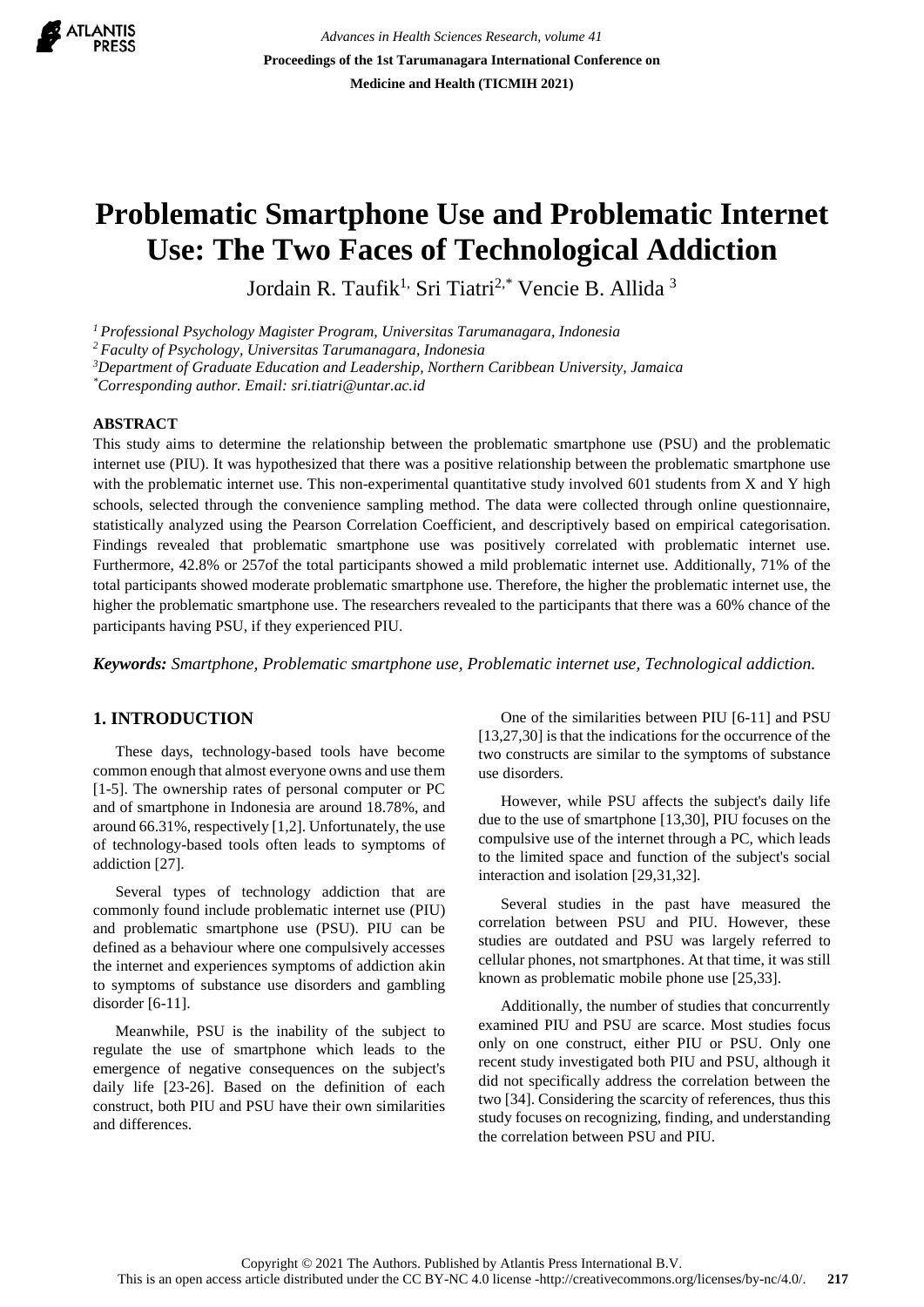

**Figure 1** The model hypothesis between problematic internet use and problematic smartphone use.

Researchers hypothesized that PSU is positively and significantly correlated with PIU. This hypothesis is in line with the two theoretical models, both from the PSU side and the PIU side, especially regarding the conditions that lead to repeated use of smartphones and the internet via PC. First, based on the Pathway Model of the mechanism of PSU occurrence or Pathway Model Problematic Smartphone Use [24-26], it is explained that there are three pathways for the occurrence of PSU.

The first pathway is the excessive reassurance pathway. This occurs when a sense of certainty and security is sought. Secondly, PSU occurs due to the inability of the subject to control their impulsivity or impulsive pathway. Thirdly, PSU occurs due to extraversion pathway or due to the need for constant stimulation and is sensitive to stimulation, especially reward [24-26].

These three pathways result in addictive, antisocial, and risky patterns of use. The addictive pattern is characterized by addiction-like symptoms and reassurance behavior of the smartphone use, whereas the antisocial pattern of use describes the violation of laws and regulations as well as social norms, accompanied by aggressive behaviors. In terms of the risky pattern of use, this could be seen in the use of smartphone while driving or committing offensive actions.

Second, based on the I-PACE Model or the Interaction of Person-Affect-Cognition-Execution Model, PIU is described as the result of the subject's view of internet use, which is ultimately considered a gratification [35,36]. This gratification works opposite to compensatory behavior. The lower the subject's gratification to the internet, the higher the compensation process by the subject. As a result, Internet use via PC becomes compulsive and increases the likelihood of PIU [35,36].

PIU highly likely leads to a vicious cycle of internetrelated cognitive bias that negatively affects an individual's core characteristics including ones' personality, social function, biological function, motivation, and psychopathological tendency. Once the core characteristics are defiled by the internet-cognitive bias, a series of complications arises.

The first complication is related to the impairment of an individual's perception, particularly on how they use the internet through PC in stressful situations. The second complication is overcompensation which ranges from craving to attentional bias. Overcompensation occurs as

there is a misperception on the value of the internet and it remains unchanged until it becomes PIU.

## **2. METHODS**

#### *2.1. Participants*

This study included 601 participants with the following criteria: (a) active high school students (b) owning and using smartphones and the internet via computers, laptops or PCs. The sampling technique used in this study was convenience sampling.

The calculation of the minimum number of samples uses the formula 50+8*m* [17,21], as the *m* is the total number of research predictors. In this case, the minimum number of samples is 74 participants.

#### *2.2. Measurement*

This study uses two measuring tools, the Indonesian Internet Addiction Test or I-IAT with Cronbach's Alpha (α) of .85 [12] to measure PIU, and Smartphone Addiction Scale or SAS with Cronbach's Alpha  $(\alpha)$  of .89 to measure PSU, [13].

The validity was tested through expert evaluation or expert judgment conducted by 3 clinical psychologists and 3 psychometric experts on the measuring instruments. The process of adapting measuring instruments was carried out by means of adaptation procedures for measuring instruments from the World Health Organization [15] and measurement references related to cross-cultural assessment [14].

Furthermore, the data processing technique in this study consisted of three steps using the SPSS or Statistical Package for Social Sciences version 25.0 program [22]. The first step is testing the normality of the data distribution by using the level of skewness and kurtosis not exceeding the value of 2.0 [18,19]. The second step is conducting descriptive data analysis with empirical data categorization.

The empirical data categorization consists of three levels, starting from low  $\leq X \leq (M - 1SD)$  or below the mean value, medium  $(M - 1SD) \le X \le (M - 1SD)$  or equivalent to the mean value, and high  $(M -+1SD) \le X$  $\epsilon$  or above the mean [20]. The third step is conducting a correlation test using the Pearson Correlation Coefficient technique on the two research constructs, namely PSU and PIU [21].

## **3. RESULTS AND DISCUSSION**

### *3.1. Results*

Based on the results of the correlation test using the Pearson Correlation technique, PSU is positively and significantly correlated with PIU. The r value of the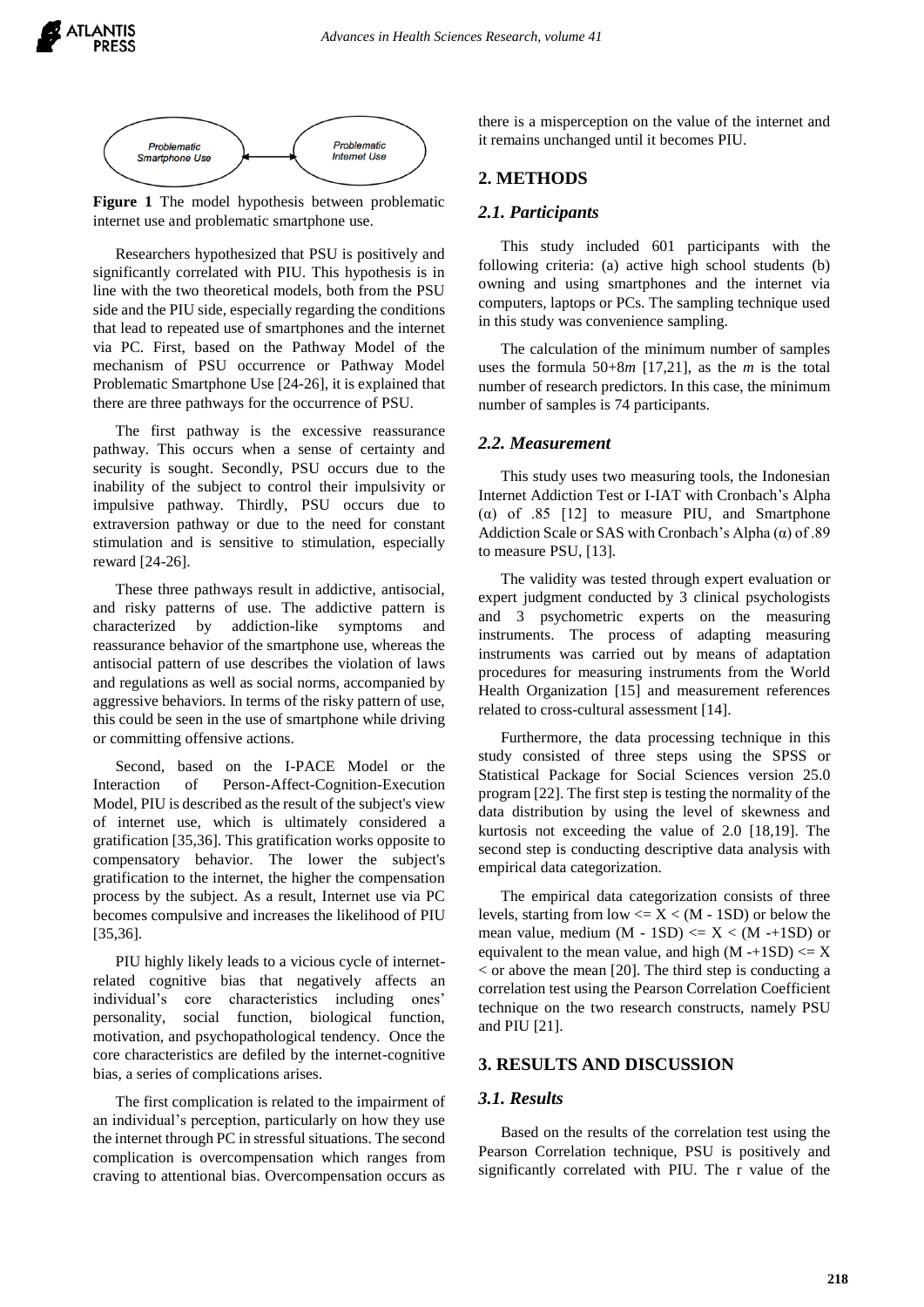correlation between PSU and PIU is .600. Thus, the correlation between PSU and PIU can be classified as a high level correlation, because the value of r obtained is between .50 to .1.0 [21].

**Table 1.** Correlations, means and standard deviations of the variables

| <b>Correlation test</b> |        |           |            |     |  |  |
|-------------------------|--------|-----------|------------|-----|--|--|
|                         | M      | <b>SD</b> | <b>PSU</b> | PIU |  |  |
| PSU                     | 113.51 | 19.46     |            |     |  |  |
| PIU                     | .915   | 3.91      | $.600**$   |     |  |  |

\*\*. Correlation is significant at 0.01 (2*-tailed*).

\*. Correlation is significant at 0.05 (2*-tailed*).

Then, the researchers conducted a descriptive analysis of the data with empirical categorization. The results showed that 92 participants with a PSU score of less than 94 had low PSU (15.33%), 426 participants with a score equivalent to the average score had moderate PSU (71%), and 82 participants with a score of more than 133 had high level of PSU (13.67%). Thus, the participants consist mostly of those with moderate level of PSU.

**Table 2.** Empirical categorisation of problematic smartphone use

| <b>Category</b>  | Criteria   | <b>Frequency</b> | Percentage |
|------------------|------------|------------------|------------|
| Low              | < 94       | 92               | 15.33      |
| Moderate         | $94 - 133$ | 426              | 71.00      |
| High             | >133       | 82               | 13.67      |
| <b>Total PSU</b> |            | 600              | 100.00     |

Meanwhile, mild level PIU is more common among the participants. Based on the results of PIU categorization with reference to the I-IAT score indicator [12], the researchers found 245 participants with PIU scores ranging from 0 to 27 were in normal condition (40.8%), 257 participants with scores ranging from 28 to 44 had mild PIU. (42.8%), 96 participants with scores ranging from 45 to 71 had moderate PIU (16.0%), and 2 participants with scores ranging from 72 to 90 had severe PIU (.3%).

**Table 3.** Empirical categorisation of problematic internet use

| <b>Category</b> | Criteria     | <b>Frequenc</b><br>V | Percentag<br>e |
|-----------------|--------------|----------------------|----------------|
| Normal          | 0 - 27       | 245                  | 40.8           |
| Mild Addiction  | $28 -$<br>44 | 257                  | 42.8           |

| Moderate         | 45 - | 96  | 16.0   |
|------------------|------|-----|--------|
| Addiction        | 71   |     |        |
| Severe Addiction | 72 - | 2   | 0.3    |
|                  | 90   |     |        |
| Total PIU        |      | 600 | 100.00 |

## *3.2. Discussion*

Based on the results of hypothesis testing, the researchers found a strong positive correlation between PSU and PIU. The researchers also conducted a descriptive analysis on the participants, showing that the research participants were dominated by moderate PSU and mild PIU.

The result of the correlation test between PSU and PIU in this study is in line with the results of several studies in the past [33,34]. In fact, the results of the descriptive analysis of this study, particularly regarding the empirical categorization of PSU and PIU participants, is also in line with the results of past studies [33].

When discussed theoretically, in fact these two constructs have similarities. One of them is symptoms or indications related to PSU and PIU [24-26,35,36]. The occurrence of withdrawal and tolerance which ultimately leads to repeated use [24-26,35,36]. Thus, based on the results of the hypothesis testing of this study as well as the theoretical model used, it can be concluded that the higher the PSU, the higher the PIU.

## **4. CONCLUSIONS AND RECOMMENDATIONS**

This study contributes to the literature by examining the relationship between PSU and PIU. Our findings indicate to a possible phenomenon that PIU and PSU could escalate each other. This study provides a systematic perspective to comprehend the correlation and the categorization that relates to high school students PSU and PIU. These findings also offer insights for psychiatrist and clinical psychologist, especially for the consideration of the screening and intervention process.

However, this study is not without limitation. The first limitation of this study is the sampling method used, as this study used the convenience sampling method. The researchers recommend that future research can use better sampling techniques, such as probability sampling.

The second limitation is that researchers are unable control extraneous variables such as the COVID-19 pandemic. This is because the COVID-19 pandemic, can serve as a predictor, mediator and moderator [37-42]. The last limitation is that this study is a cross-sectional design. Therefore, the researchers recommend that future research can be conducted in either longitudinal or experimental quantitative design. Thus, the results of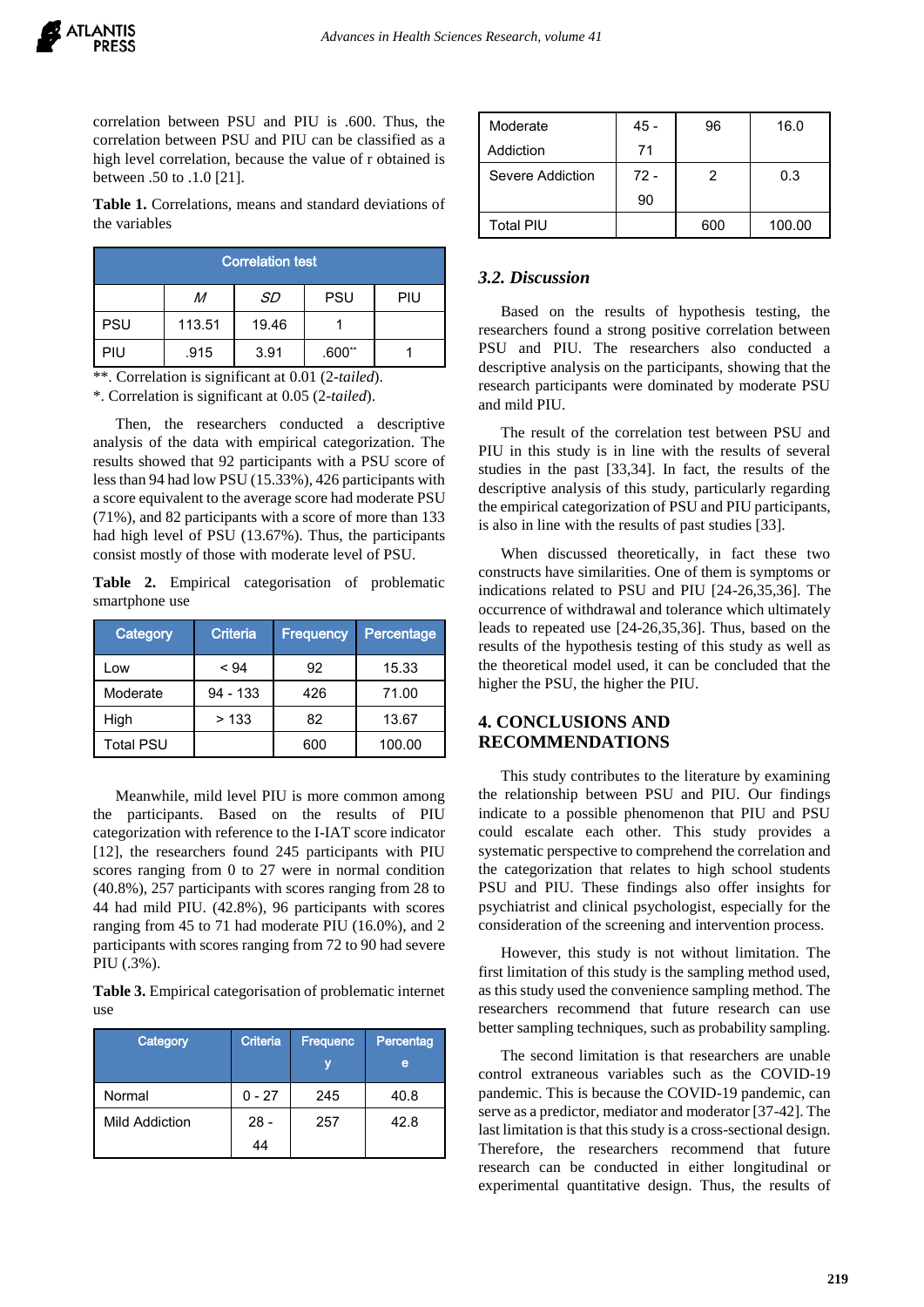future research can be generalized to the population and are able to explain the causality process between these two constructs.

## **AUTHORS' CONTRIBUTIONS**

JT and ST led the project. JT performed data analysis and wrote the manuscript. ST and VA supervised and revised the manuscript.

## **ACKNOWLEDGMENTS**

The researchers would like to thank several individuals who have assisted in the process of translating measuring instruments in this study, namely: Rita M. Eidulfilastri, Sandi Kartasasmita, Linda Wati, Meylisa Permata Sari, Fenny Junita, and Ni Wayan Pratiwi Dharkanti.

## **REFERENCES**

- [1] Kementerian Komunikasi dan Informatika Republik Indonesia. (2017, December). Survey Penggunaan TIK 2017: Indonesia Baik. Retrieved October 25, 2020, from http://indonesiabaik.id/ebook/surveypenggunaan-tik-2017
- [2] Statista. Computer penetration rate among households worldwide 2005–2019 [Internet], 2021. https://www.statista.com/statistics/748551/worldwi de-households-with-computer/
- [3] Newzoo. Newzoo Global Mobile Market Report 2018: Light Version [Internet], 2018. https://newzoo.com/insights/trend-reports/newzooglobal-mobile-market- report-2018-light-version/
- [4] Newzoo. Newzoo Global Mobile Market Report 2019: Light Version [Internet], 2019. https://newzoo.com/insights/trend-reports/newzooglobal-mobile-market- report-2019-light-version/
- [5] L. Silver. Smartphone Ownership Is Growing Rapidly Around the World, but Not Always Equally [Internet], 2020. [https://www.pewresearch.org/global/2019/02/05/s](https://www.pewresearch.org/global/2019/02/05/smartphone-ownership-is-growing-rapidly-around-the-world-but-not-always-equally/) [martphone-ownership-is-growing-rapidly-around](https://www.pewresearch.org/global/2019/02/05/smartphone-ownership-is-growing-rapidly-around-the-world-but-not-always-equally/)[the-world-but-not-always-equally/](https://www.pewresearch.org/global/2019/02/05/smartphone-ownership-is-growing-rapidly-around-the-world-but-not-always-equally/)
- [6] K.S. Young. (2016). *Internet addiction test (IAT)*. Stoelting.
- [7] K.S. Young, X.D. Yue, L. Ying. Prevalence estimates and etiologic models of Internet addiction. Internet addiction: A handbook and guide to evaluation and treatment, 2011, 3-17.
- [8] K.S. Young. Internet addiction: The emergence of a new clinical disorder. Cyberpsychology and Behavior, 1998, Volume 1(3), 237–244. DOI: https://doi.org/10.1089/cpb.1998.1.237
- [9] K.S. Young. Psychology of computer use: XL. Addictive use of the Internet: a case that breaks the stereotype. Psychological reports, 1996, Volume 79(3), 899-902.
- [10] K.S. Young. Internet addiction: Diagnosis and treatment considerations. Journal of Contemporary Psychotherapy, 2009, Volume 39(4), 241-246.
- [11] P.M. Yellowlees, S. Marks. Problematic Internet use or Internet addiction?. Computers in human behavior, 2007, Volume 23(3), 1447-1453. DOI: https://doi.org/10.1016/j.chb.2005.05.004
- [12] K. Siste, C. Suwartono, M.W. Nasrun, S. Bardosono, R. Sekartini, J. Pandelaki, et al. Validation study of the Indonesian internet addiction test among adolescents. PloS one, 2021, Volume 16(2). DOI: <https://doi.org/10.1371/journal.pone.0245833>
- [13] M. Kwon, J.Y. Lee, W.Y. Won, J.W. Park, J.A. Min, C. Hahn, et al. Development and validation of a smartphone addiction scale (SAS). PloS one, 2013 Volume 8(2), DOI: https://doi.org/10.1371/journal.pone.0056936
- [14] World Health Organization. WHO process of translation and adaptation of instruments [Internet], 2019. https://www.who.int/substance\_abuse/research\_too ls/translation/ en/.
- [15] B.A. Bracken, A. Barona. State of the art procedures for translating, validating and using psychoeducational tests in cross-cultural assessment. School Psychology International, 1991, Volume 12(1-2), 119-132. DOI: https://doi.org/10.1177%2F0143034391121010
- [17] B.G. Tabachnick, L.S. Fidell. Using multivariate statistics (new international ed. ed.). Harlow: Pearson, 2014.
- [18] J. D. Elhai, J.C. Levine, R.D. Dvorak, B.J. Hall. Fear of missing out, need for touch, anxiety and depression are related to problematic smartphone use. Computers in Human Behavior, 2016, Volume 63, 509-516. DOI: https://doi.org/10.1016/j.chb.2016.05.079
- [19] C.A. Wolniewicz, D. Rozgonjuk, J.D. Elhai. Boredom proneness and fear of missing out mediate relations between depression and anxiety with problematic smartphone use. Human Behavior and Emerging Technologies, 2019, Volume 2(1), 61-70. DOI: https://doi.org/10.1002/hbe2.159
- [20] R. Cohen, T. Newton-John, A. Slater. 'Selfie' objectification: The role of selfies in selfobjectification and disordered eating in young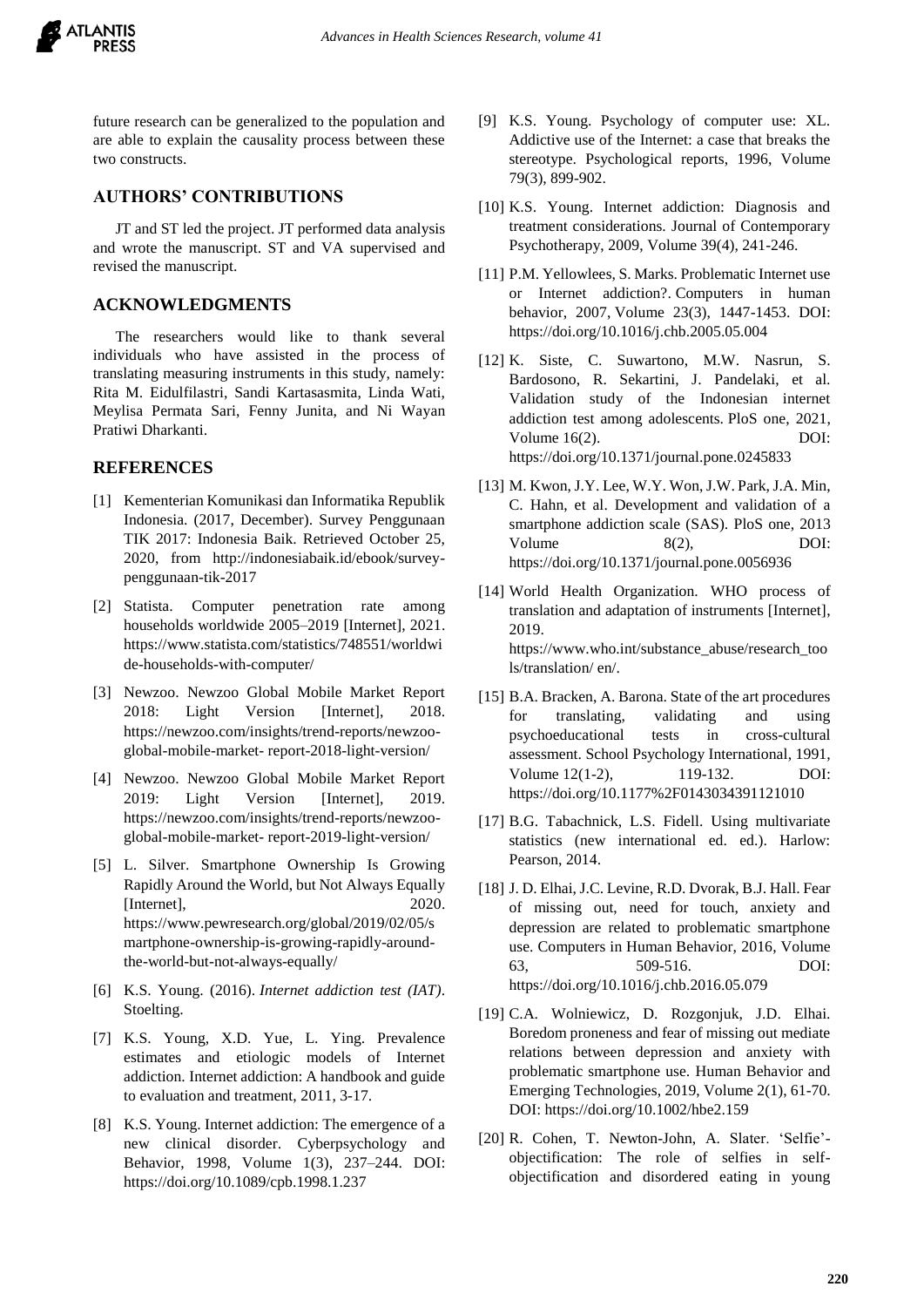women. Computers in Human Behavior, 2018, Volume 79, 68-74. DOI: https://doi.org/10.1016/j.chb.2017.10.027

- [21] J. Pallant. SPSS survival manual: a step by step guide to data analysis using IBM SPSS: Open University Press. Open University Press, 2016.
- [22] IBM Corp. IBM SPSS statistics for Macintosh, version 25.0. Armonk: IBM Corp, 2017.
- [23] J. Billieux. Problematic Use of the Mobile Phone: A Literature Review and a Pathways Model. Current Psychiatry Reviews, 2012, Volume 8(4), 299-307. DOI: https://doi.org/10.2174/157340012803520522
- [24] J. Billieux, P. Maurage, O. Lopez-Fernandez, D.J. Kuss, M.D. Griffiths. Can Disordered Mobile Phone Use Be Considered a Behavioral Addiction? An Update on Current Evidence and a Comprehensive Model for Future Research. Current Addiction Reports, 2015, Volume 2(2), 156-162. DOI: https://doi.org/10.1007/s40429-015-0054-y
- [25] J. Billieux, M. Van der Linden, L. Rochat. The role of impulsivity in actual and problematic use of the mobile phone. Applied Cognitive Psychology: The Official Journal of the Society for Applied Research in Memory and Cognition, 2008, Volume 22(9), 1195-1210. DOI: https://doi.org/10.1002/acp.1429
- [26] E. Pivetta, L. Harkin, J. Billieux, E. Kanjo, D.J. Kuss. Problematic smartphone use: An empirically validated model. Computers in Human Behavior, 2019, Volume 100, 105-117. DOI: https://doi.org/10.1016/j.chb.2019.06.013
- [27] M. Griffiths. Technological addictions. In: Clinical Psychology Forum. Division of Clinical Psychology of the British Psychol Soc, 1995, pp. 14-14.
- [28] Y.H. Lin, C.L. Chiang, P.H. Lin, L.R. Chang, C.H. Ko, Y.H. Lee, et al. Proposed diagnostic criteria for smartphone addiction. PloS one, 2016, Volume 11(11), DOI: https://doi.org/10.1371/journal.pone.0163010
- [29] N.A. Cheever, M.A. Moreno, L.D. Rosen. When does internet and smartphone use become a problem?. In Technology and adolescent mental health. Springer, Cham, 2018, pp. 121-131.
- [30] T. Panova, X. Carbonell. Is smartphone addiction really an addiction?. Journal of behavioral addictions, 2018, Volume 7(2), 252-259. DOI: https://doi.org/10.1556/2006.7.2018.49
- [31] Y.H. Lin, C.L. Chiang, P.H. Lin, L.R. Chang, C.H. Ko, Y.H. Lee, et al. Proposed diagnostic criteria for smartphone addiction. PloS one, 2016,

Volume 11(11), DOI: https://doi.org/10.1371/journal.pone.0163010

- [32]Reed, P., Vile, R., Osborne, L. A., Romano, M., & Truzoli, R. (2015). Correction: Problematic Internet Usage and Immune Function. *PLOS ONE*, *10*(10), e0140692. https://doi.org/10.1371/journal.pone.0140692
- [33] C. Jenaro, N. Flores, M. Gómez-Vela, F. González-Gil, C. Caballo. Problematic internet and cell-phone use: Psychological, behavioral, and health correlates. Addiction research & theory, 2007, Volume 15(3), 309-320. DOI: https://doi.org/10.1080/16066350701350247
- [34] C. Arrivillaga, L. Rey, N. Extremera. Adolescents' problematic internet and smartphone use is related to suicide ideation: Does emotional intelligence make a difference?. Computers in human behavior, 2020, Volume 110, DOI: https://doi.org/10.1016/j.chb.2020.106375
- [35] M. Brand, K.S. Young, C. Laier, K. Wölfling, M.N. Potenza. Integrating psychological neurobiological considerations regarding the development and maintenance of specific Internetuse disorders: An Interaction of Person-Affect-Cognition-Execution (I-PACE) model. Neuroscience & Biobehavioral Reviews, 2016, Volume 71, 252-266. DOI: https://doi.org/10.1016/j.neubiorev.2016.08.033
- [36] M. Brand, E. Wegmann, R. Stark, A. Müller, K. Wölfling, T.W. Robbins, et al. The Interaction of Person-Affect-Cognition-Execution (I-PACE) model for addictive behaviors: Update, generalization to addictive behaviors beyond internet-use disorders, and specification of the process character of addictive behaviors. Neuroscience & Biobehavioral Reviews, 2019, Volume 104, 1-10. DOI: https://doi.org/10.1016/j.neubiorev.2019.06.032
- [37] J.D. Elhai, D. McKay, H. Yang, C. Minaya, C. Montag, G.J. Asmundson. Health anxiety related to problematic smartphone use and gaming disorder severity during COVID‐19: Fear of missing out as a mediator. Human Behavior and Emerging Technologies, 2021, Volume 3(1), 137-146 DOI: https://doi.org/10.1002/hbe2.227
- [38] J.D. Elhai, H. Yang, D. McKay, G.J. Asmundson. COVID-19 anxiety symptoms associated with problematic smartphone use severity in Chinese adults. Journal of Affective Disorders, 2020, Volume 274, 576-582. DOI: https://doi.org/10.1016/j.jad.2020.05.080